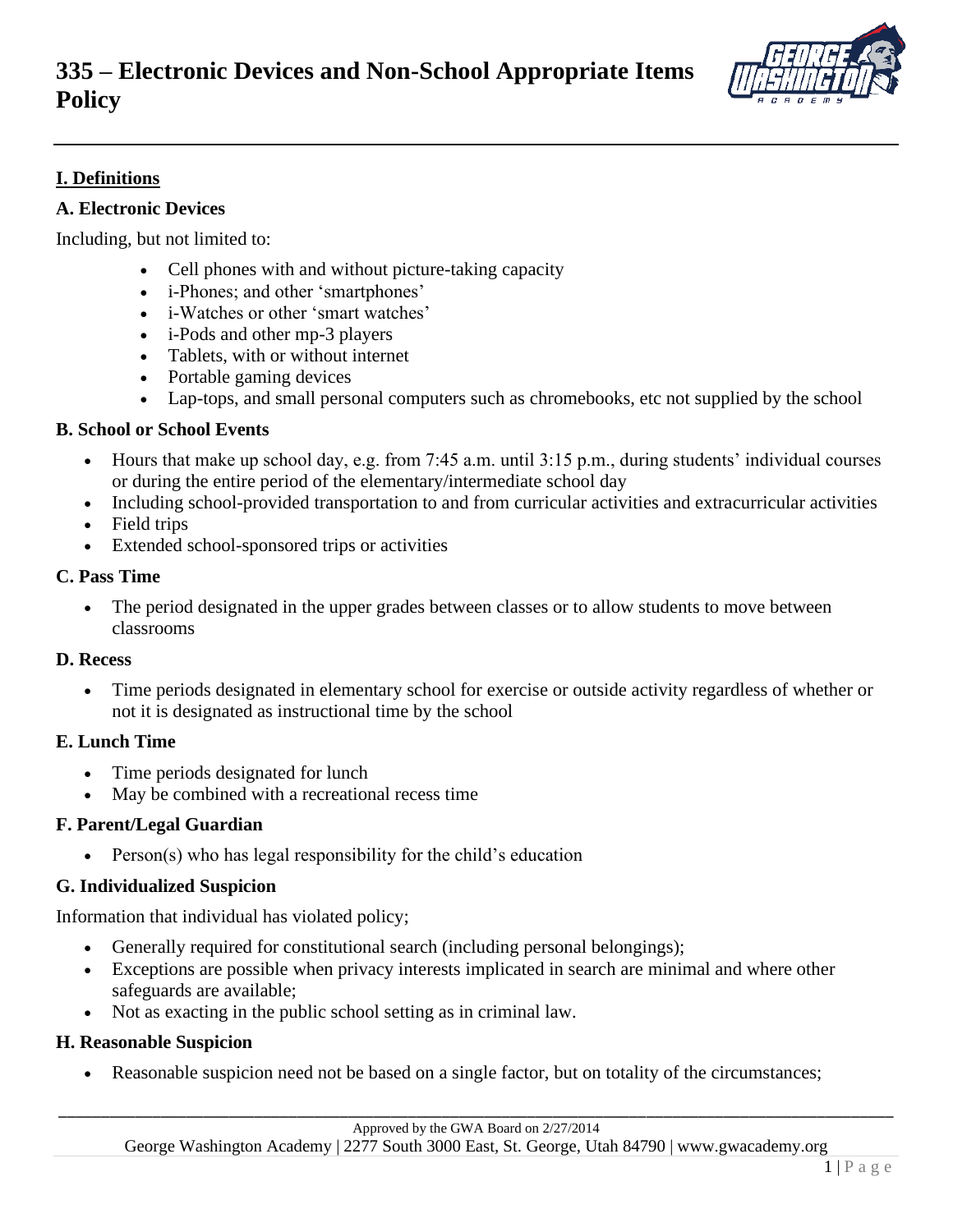## **335 – Electronic Devices and Non-School Appropriate Items Policy (cont.)**

- Aggregate effect of all information available at time of search;
- Does not require absolute certainty, but only 'sufficient probability,' the sort of commonsense conclusion about human behavior upon which practical people are entitled to rely.

**\_\_\_\_\_\_\_\_\_\_\_\_\_\_\_\_\_\_\_\_\_\_\_\_\_\_\_\_\_\_\_\_\_\_\_\_\_\_\_\_\_\_\_\_\_\_\_\_\_\_\_\_\_\_\_\_\_\_\_\_\_\_\_\_\_\_\_\_\_\_\_\_\_\_\_\_\_**

## **I. Medical reasons**

- Student's illness, with or without a health care professional's documentation
- Student's recurring illness or medical problem(s)

### **J. Instructional time**

- Hours during the school day designated by the school;
- Cumulative hours and days during the course of the school year must equal 990 instructional hours and 180 instructional days, consistent with R277-419.

## **II. Use of Electronic Devices**

Electronic devices may be used during the school day, or during school-sponsored activities or events as follows:

A. Students may NOT have electronic devices in their possession between 7:45 a.m. and the end of the school day or at school-sponsored extracurricular activities. Exceptions may be made, only in writing through the assigned school administrator, for specific and documented medical reasons, unusual family situations, or specifically designated periods.

B. If students are found in possession of a prohibited electronic device, the device will be confiscated and can only be recovered by a parent/legal guardian at times designated by the school. Students will also be subject to school discipline.

C. Students/parents are also on notice that confiscated electronic devices are subject to search by school administrators.

**III. Exceptions to the general GWA Electronic Devices Policy may be made in the judgment and discretion of the Executive Director or designee.** Exceptions will only be made for compelling circumstances (see following examples), and only if offered expressly by the parent/requestor:

## **A. Medical Reasons**

• GWA administrators may give specific permission for written parental requests for students to possess electronic devices during the regular school day (or instructional time) for specific and documented medical reasons, if the devices are on silent mode.

## **B. Parent Request**

• A parent may request an exception from this policy for a limited time period and only upon showing a documented and substantial need which cannot be satisfied by other means. Exceptions may be granted at the sole discretion of the Executive Director or his/her designee and may be rescinded by the Executive Director at any time.

## **C. Teacher Permission**

• Teachers may allow for limited use of electronic devices subject to prior written approval by the Executive Director. Use must be for a defined period of time and directly related to an instructional activity. Permission may be rescinded effective immediately if students are found to be in violation of the policy outside of the designated class time.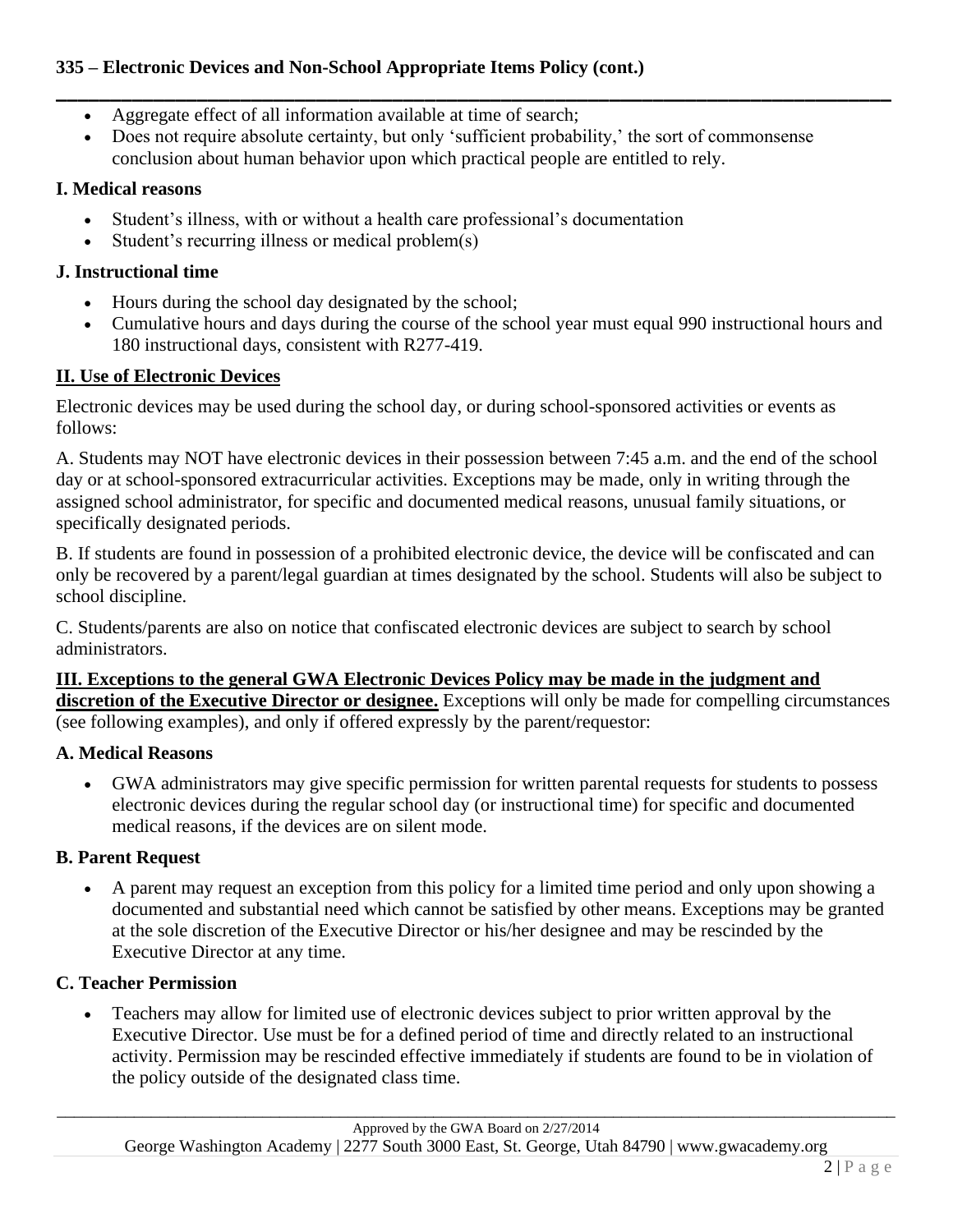#### **D. Emergency**

Emergency use of electronic devices shall be limited to the provisions of this policy, e.g. to protect the safety of the student, other students, school employees during the limited period of the emergency.

**\_\_\_\_\_\_\_\_\_\_\_\_\_\_\_\_\_\_\_\_\_\_\_\_\_\_\_\_\_\_\_\_\_\_\_\_\_\_\_\_\_\_\_\_\_\_\_\_\_\_\_\_\_\_\_\_\_\_\_\_\_\_\_\_\_\_\_\_\_\_\_\_\_\_\_\_\_**

Parents shall make written requests for exceptions to the GWA policy to the Executive Director or his/her designee prior to the student's need to possess or use an electronic device in violation of the school policy. GWA shall have forms available at the main office and/or on the school website for parent/student requests for exceptions to the electronic device policy.

### **IV. Consequences for Violation of Policy**

A. Students will not be given warnings before being subject to the provisions of this policy. Parents and students are expected to be familiar with and to act consistent with the policy at all times. Students may be entitled to a warning by teachers for violations prior to discipline or confiscation of the device.

B. Only parents/legal guardians may retrieve electronic devices belonging to their children. They may reclaim devices on school days upon appointment with a designated administrator. Devices may only be maintained by the school for four weeks after the parents/legal guardians have been contacted, at which time the devices may be donated to local charitable organizations. If devices are donated, all personal information shall be cleared by the school prior to the donation. The school is not responsible for lost, theft or security of confiscated devices.

C. A school may impose other consequences for a student's violation of the electronic device policy only following notice to the school community. Such penalties are not exhaustive and more than one penalty may be imposed, if warranted. Such penalties may include:

- Loss of electronic device privileges
- Disciplinary letter
- In-school suspension Suspension
- Loss of extracurricular or honor privileges or recognition.

If students are defiant and will not cooperate with school administrators and/or will not surrender electronic device(s), the designated school administrator may take appropriate action for the safety and well-being of the student and other students or employees at the school. The Executive Director or designee shall notify a parent immediately of additional penalties.

## **V. Notice to Students and Parents of Policy**

A. Parents and students shall receive annual written notice of GWA's electronic device policy. Written notice may be satisfied by posting the policy on GWA's website.

B. Parents and students shall receive annual notice of the policy;

- Parents and students shall receive notice of changes in GWA's policy in a timely manner and through reasonable means.
- A copy of the most current policy shall always be available in GWA's main office and shall be posted online on GWA's website.

C. GWA may require that parents return a copy of the policy with their signature indicating that they have had access to the policy.

D. Information to parents should include exceptions to the policy and potential consequences for students.

\_\_\_\_\_\_\_\_\_\_\_\_\_\_\_\_\_\_\_\_\_\_\_\_\_\_\_\_\_\_\_\_\_\_\_\_\_\_\_\_\_\_\_\_\_\_\_\_\_\_\_\_\_\_\_\_\_\_\_\_\_\_\_\_\_\_\_\_\_\_\_\_\_\_\_\_\_\_\_\_\_\_\_\_\_\_\_\_\_\_\_\_\_\_\_\_\_\_